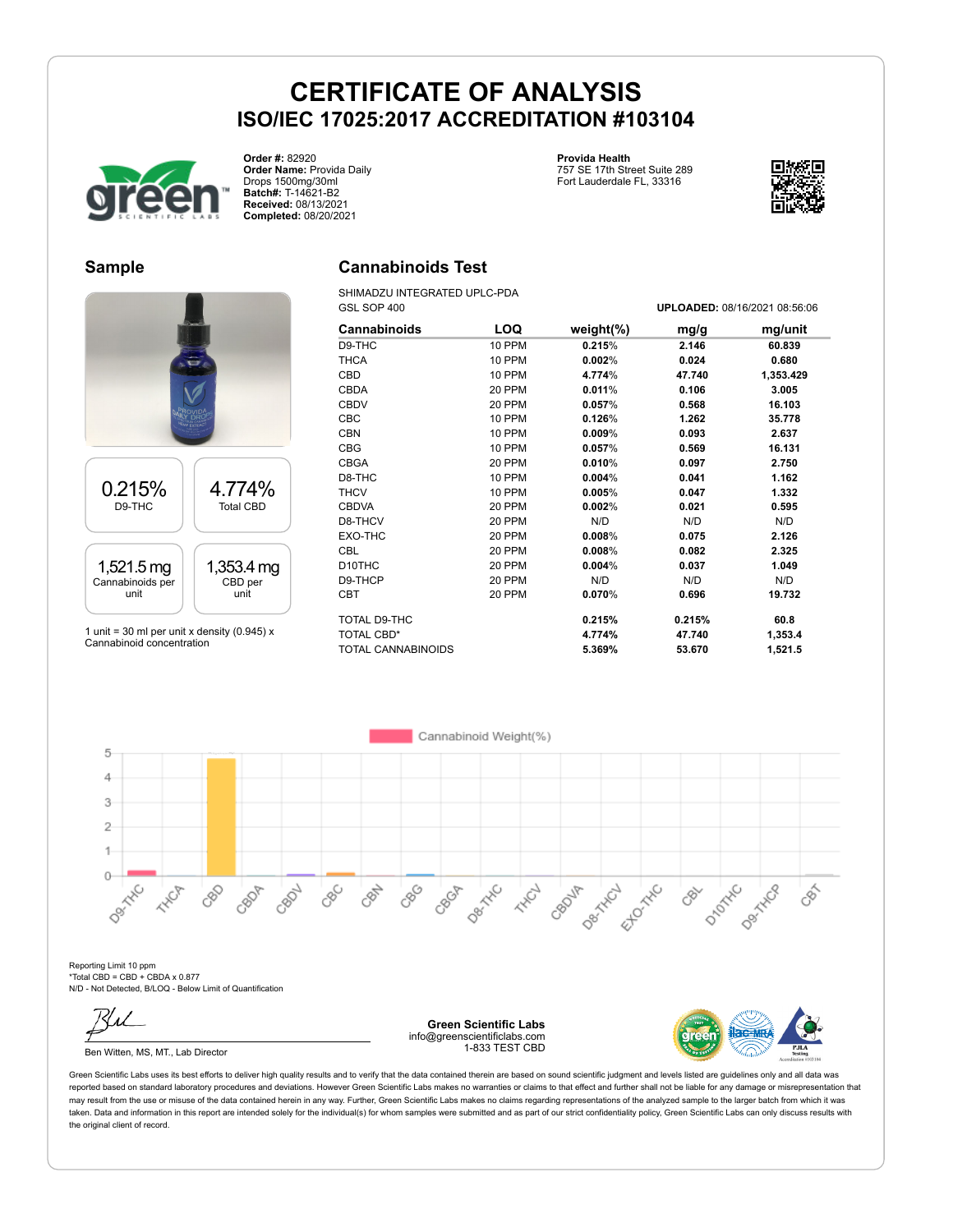

**Order #:** 82920 **Order Name:** Provida Daily Drops 1500mg/30ml **Batch#:** T-14621-B2 **Received:** 08/13/2021 **Completed:** 08/20/2021

### **TERPENES: TOTAL (0.483%)**

Headspace GCMS - Shimadzu GCMS QP2020 with HS20

**Uploaded:** 08/16/2021 17:14:18

GSL SOP 404

**Provida Health**

757 SE 17th Street Suite 289 Fort Lauderdale FL, 33316

**Terpene Results (%) LOQ (%) LOD (%)** 3-CARENE B/LOQ 0.003% 0.001% A-BISABOLOL A-CEDRENE B/LOQ 0.003% 0.001% A-HUMULENE 0.022% 0.003% 0.001% A-PINENE B/LOQ 0.003% 0.001% A-TERPINENE B/LOQ 0.003% 0.001% B-MYRCENE B/LOQ 0.003% 0.001% B-PINENE B/LOQ 0.003% 0.001% BORNEOL (MIX OF ISOMERS) B/LOQ 0.003% 0.001% CAMPHENE B/LOQ 0.003% 0.001%<br>CAMPHOR (MIX OF ISOMERS) B/LOQ 0.003% 0.001% CAMPHOR (MIX OF ISOMERS) CARYOPHYLLENE OXIDE B/LOQ 0.003% 0.001% CEDROL B/LOQ 0.003% 0.001% CIS-NEROLIDOL B/LOQ 0.003% 0.001% CIS-OCIMENE B/LOQ 0.003% 0.001% ENDO-FENCHYL ALCOHOL B/LOQ 0.003% 0.001% EUCALYPTOL B/LOQ 0.003% 0.001% FENCHONE (MIX OF ISOMERS) 0.350% 0.003% 0.001% GAMMA-TERPINENE B/LOQ 0.003% 0.001%

| Results (%)  | LOQ (%) | $LOD$ $(\%)$ |
|--------------|---------|--------------|
| <b>B/LOQ</b> | 0.003%  | 0.001%       |
| B/LOQ        | 0.003%  | 0.001%       |
| 0.025%       | 0.003%  | 0.001%       |
| <b>B/LOQ</b> | 0.003%  | 0.001%       |
| B/LOQ        | 0.003%  | 0.001%       |
| B/LOQ        | 0.003%  | 0.001%       |
| B/LOQ        | 0.003%  | 0.001%       |
| B/LOQ        | 0.003%  | 0.001%       |
| B/LOQ        | 0.003%  | 0.001%       |
| <b>B/LOQ</b> | 0.003%  | 0.001%       |
| <b>B/LOQ</b> | 0.003%  | 0.001%       |
| <b>B/LOQ</b> | 0.003%  | 0.001%       |
| 0.004%       | 0.003%  | 0.001%       |
| B/LOQ        | 0.003%  | 0.001%       |
| 0.074%       | 0.003%  | 0.001%       |
| 0.004%       | 0.003%  | 0.001%       |
| B/LOQ        | 0.003%  | 0.001%       |
| <b>B/LOQ</b> | 0.003%  | 0.001%       |
|              |         |              |

#### **Top Terpenes Results:**



Ben Witten, MS, MT., Lab Director

**Green Scientific Labs** info@greenscientificlabs.com 1-833 TEST CBD



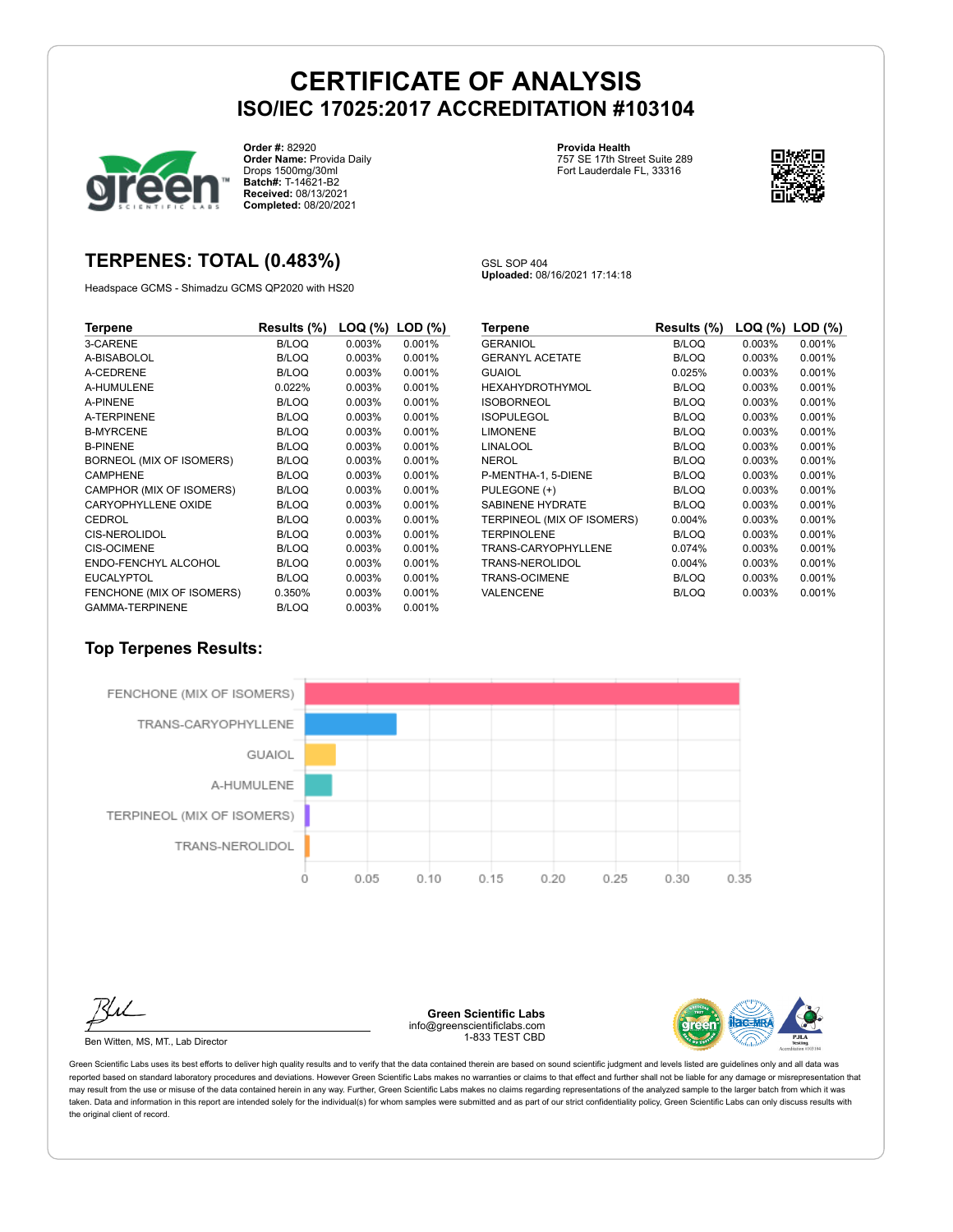

**Order #:** 82920 **Order Name:** Provida Daily Drops 1500mg/30ml **Batch#:** T-14621-B2 **Received:** 08/13/2021 **Completed:** 08/20/2021

**Provida Health** 757 SE 17th Street Suite 289 Fort Lauderdale FL, 33316



**LOD**

### **PESTICIDE ANALYSIS:**

GSL SOP 401 **PREPARED:** 08/13/2021 17:41:26 **UPLOADED:** 08/16/2021 11:40:56

GCMS-MS - Shimadzu GCMS-TQ8040

| Pesticide           | <b>Action Level</b><br>(ppm) | <b>Results</b><br>(ppm) | LOQ<br>(ppm) | LOD<br>(ppm) |
|---------------------|------------------------------|-------------------------|--------------|--------------|
| CAPTAN              | 3.000                        | N/D                     | 0.003        | 0.001        |
| CHLORDANE           | 0.100                        | N/D                     | 0.003        | 0.001        |
| <b>CHLORFENAPYR</b> | 0.100                        | N/D                     | 0.003        | 0.001        |
| <b>COUMAPHOS</b>    | 0.100                        | N/D                     | 0.003        | 0.001        |

| Pesticide               | <b>Action Level Results LOQ LOD</b> |                         |       |       |
|-------------------------|-------------------------------------|-------------------------|-------|-------|
|                         | (ppm)                               | $(ppm)$ $(ppm)$ $(ppm)$ |       |       |
| <b>CYFLUTHRIN</b>       | 1.000                               | N/D.                    | 0.003 | 0.001 |
| <b>CYPERMETHRIN</b>     | 1.000                               | N/D                     | 0.003 | 0.001 |
| PENTACHLORONITROBENZENE | 0.200                               | N/D                     | 0.003 | 0.001 |

| Action                       |  |
|------------------------------|--|
| LCMS-MS - Shimadzu LCMS-8060 |  |

| <b>Pesticide</b>           | <b>Action Level</b> | Results | LOQ   | LOD   |
|----------------------------|---------------------|---------|-------|-------|
|                            | (ppm)               | (ppm)   | (ppm) | (ppm) |
| <b>ABAMECTIN B1A</b>       | 0.300               | N/D     | 0.005 | 0.001 |
| <b>ACEPHATE</b>            | 3.000               | N/D     | 0.001 | 0.001 |
| <b>ACEQUINOCYL</b>         | 2.000               | N/D     | 0.001 | 0.001 |
| <b>ACETAMIPRID</b>         | 3.000               | N/D     | 0.005 | 0.001 |
| <b>ALDICARB</b>            | 0.100               | N/D     | 0.005 | 0.001 |
| <b>AZOXYSTROBIN</b>        | 3.000               | N/D     | 0.001 | 0.001 |
| <b>BIFENAZATE</b>          | 3.000               | N/D     | 0.005 | 0.001 |
| <b>BIFENTHRIN</b>          | 0.500               | N/D     | 0.005 | 0.001 |
| <b>BOSCALID</b>            | 3.000               | N/D     | 0.005 | 0.001 |
| CARBARYL                   | 0.500               | N/D     | 0.003 | 0.001 |
| <b>CARBOFURAN</b>          | 0.100               | N/D     | 0.001 | 0.001 |
| <b>CHLORANTRANILIPROLE</b> | 3.000               | N/D     | 0.005 | 0.005 |
| <b>CHLORMEQUAT</b>         |                     | N/D     |       |       |
| <b>CHLORIDE</b>            | 3.000               |         | 0.025 | 0.025 |
| <b>CHLORPYRIFOS</b>        | 0.100               | N/D     | 0.001 | 0.001 |
| <b>CLOFENTEZINE</b>        | 0.500               | N/D     | 0.001 | 0.001 |
| <b>DAMINOZIDE</b>          | 0.100               | N/D     | 0.005 | 0.001 |
| <b>DIAZINON</b>            | 0.200               | N/D     | 0.001 | 0.001 |
| <b>DICHLORVOS</b>          | 0.100               | N/D     | 0.005 | 0.001 |
| <b>DIMETHOATE</b>          | 0.100               | N/D     | 0.001 | 0.001 |
| <b>DIMETHOMORPH</b>        | 3.000               | N/D     | 0.005 | 0.001 |
| <b>ETHOPROPHOS</b>         | 0.100               | N/D     | 0.001 | 0.001 |
| <b>ETOFENPROX</b>          | 0.100               | N/D     | 0.001 | 0.001 |
| <b>ETOXAZOLE</b>           | 1.500               | N/D     | 0.010 | 0.005 |
| <b>FENHEXAMID</b>          | 3.000               | N/D     | 0.005 | 0.001 |
| <b>FENOXYCARB</b>          | 0.100               | N/D     | 0.005 | 0.001 |
| <b>FENPYROXIMATE</b>       | 2.000               | N/D     | 0.001 | 0.001 |
| <b>FIPRONIL</b>            | 0.100               | N/D     | 0.003 | 0.001 |
| <b>FLONICAMID</b>          | 2.000               | N/D     | 0.025 | 0.010 |
| <b>FLUDIOXONIL</b>         | 3.000               | N/D     | 0.003 | 0.001 |
| <b>HEXYTHIAZOX</b>         | 2.000               | N/D     | 0.005 | 0.001 |

| <b>Pesticide</b>       | Action Level | Results | LOQ   | LOD   |
|------------------------|--------------|---------|-------|-------|
|                        | (ppm)        | (ppm)   | (ppm) | (ppm) |
| <b>IMAZALIL</b>        | 0.100        | N/D     | 0.005 | 0.001 |
| <b>IMIDACLOPRID</b>    | 3.000        | N/D     | 0.005 | 0.001 |
| <b>KRESOXIM-METHYL</b> | 1.000        | N/D     | 0.010 | 0.005 |
| <b>MALATHION</b>       | 2.000        | N/D     | 0.005 | 0.001 |
| <b>METALAXYL</b>       | 3.000        | N/D     | 0.001 | 0.001 |
| <b>METHIOCARB</b>      | 0.100        | N/D     | 0.005 | 0.001 |
| <b>METHOMYL</b>        | 0.100        | N/D     | 0.001 | 0.001 |
| <b>MEVINPHOS</b>       | 0.100        | N/D     | 0.001 | 0.001 |
| <b>MYCLOBUTANIL</b>    | 3.000        | N/D     | 0.005 | 0.001 |
| <b>NALED</b>           | 0.500        | N/D     | 0.005 | 0.001 |
| <b>OXAMYL</b>          | 0.500        | N/D     | 0.001 | 0.001 |
| PACLOBUTRAZOL          | 0.100        | N/D     | 0.005 | 0.001 |
| <b>PERMETHRINS</b>     | 1.000        | N/D     | 0.005 | 0.001 |
| PHOSMET                | 0.200        | N/D     | 0.005 | 0.001 |
| <b>PIPERONYL</b>       | 3.000        | N/D     | 0.001 | 0.001 |
| <b>BUTOXIDE</b>        |              |         |       |       |
| <b>PRALLETHRIN</b>     | 0.400        | N/D     | 0.005 | 0.005 |
| <b>PROPICONAZOLE</b>   | 1.000        | N/D     | 0.010 | 0.005 |
| <b>PROPOXUR</b>        | 0.100        | N/D     | 0.001 | 0.001 |
| <b>PYRETHRINS</b>      | 1.000        | N/D     | 0.001 | 0.001 |
| <b>PYRIDABEN</b>       | 3.000        | N/D     | 0.005 | 0.001 |
| <b>SPINETORAM</b>      | 3.000        | N/D     | 0.001 | 0.001 |
| SPINOSAD               | 3.000        | N/D     | 0.001 | 0.001 |
| <b>SPIROMESIFEN</b>    | 3.000        | N/D     | 0.005 | 0.001 |
| <b>SPIROTETRAMAT</b>   | 3.000        | N/D     | 0.001 | 0.001 |
| SPIROXAMINE            | 0.100        | N/D     | 0.001 | 0.001 |
| <b>TEBUCONAZOLE</b>    | 1.000        | N/D     | 0.005 | 0.001 |
| <b>THIACLOPRID</b>     | 0.100        | N/D     | 0.001 | 0.001 |
| <b>THIAMETHOXAM</b>    | 1.000        | N/D     | 0.001 | 0.001 |
| <b>TRIFLOXYSTROBIN</b> | 3.000        | N/D     | 0.001 | 0.001 |

 $N/D = N$ ot Detected, A/LOQ = Above LOQ Level, B/LOQ = Below LOQ Level, B/LOD = Below LOD Level



Ben Witten, MS, MT., Lab Director

**Green Scientific Labs** info@greenscientificlabs.com 1-833 TEST CBD

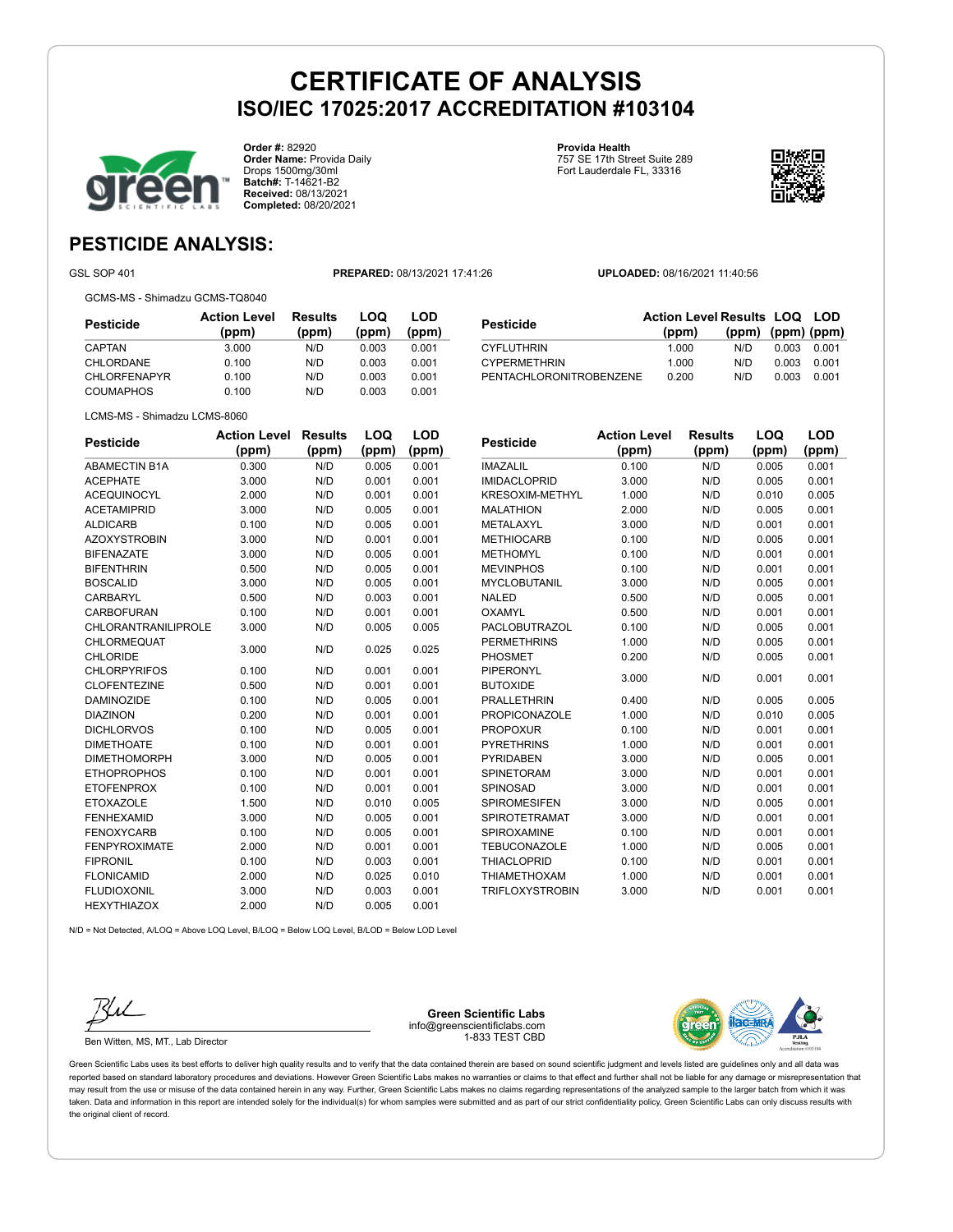

**Order #:** 82920 **Order Name:** Provida Daily Drops 1500mg/30ml **Batch#:** T-14621-B2 **Received:** 08/13/2021 **Completed:** 08/20/2021

**Provida Health** 757 SE 17th Street Suite 289 Fort Lauderdale FL, 33316



### **RESIDUAL SOLVENTS:**

Headspace GCMS - Shimadzu GCMS QP2020 with HS20

GSL SOP 405

**Uploaded:** 08/16/2021 09:39:33

| <b>Residual Solvent</b>   | <b>Action Level (ppm)</b> | Results (ppm) | LOQ (ppm) | LOD (ppm) |
|---------------------------|---------------------------|---------------|-----------|-----------|
| 1,1-DICHLOROETHENE        | 8                         | N/D           | 0.63      | 0.63      |
| 1,2- DICHLOROETHANE       | 2                         | N/D           | 0.12      | 0.02      |
| <b>ACETONE</b>            | 5,000                     | N/D           | 140       | 20        |
| <b>ACETONITRILE</b>       | 410                       | N/D           | 25        | 1         |
| <b>BENZENE</b>            |                           | N/D           |           | 0.5       |
| <b>BUTANE</b>             | 5,000                     | N/D           | 50        | 10        |
| <b>CHLOROFORM</b>         |                           | N/D           |           | 0.5       |
| CIS 1,2-DICHLOROETHENE    | 5                         | N/D           | 0.73      | 0.18      |
| <b>ETHANOL</b>            | 5,000                     | N/D           | 140       | 20        |
| ETHYL ACETATE             | 5,000                     | N/D           | 140       | 20        |
| ETHYL ETHER               | 5,000                     | N/D           | 140       | 20        |
| <b>ETHYLENE OXIDE</b>     |                           | N/D           | $\Omega$  | 0         |
| <b>ISOPROPYL ALCOHOL</b>  | 5,000                     | N/D           | 140       | 20        |
| <b>METHANOL</b>           | 3,000                     | N/D           | 100       | 20        |
| <b>METHYLENE CHLORIDE</b> | 125                       | N/D           | 0.15      | 0.15      |
| N-HEPTANE                 | 5,000                     | N/D           | 140       | 20        |
| N-HEXANE                  | 290                       | N/D           | 18        | 10        |
| <b>PENTANE</b>            | 5,000                     | N/D           | 140       | 20        |
| <b>PROPANE</b>            | 5,000                     | N/D           | 20        |           |
| <b>TOLUENE</b>            | 890                       | N/D           | 53        |           |
| TRANS 1,2-DICHLOROETHENE  | 5                         | N/D           | 0.73      | 0.18      |
| <b>TRICHLOROETHENE</b>    |                           | N/D           |           | 0.5       |
| <b>XYLENES</b>            | 150                       | N/D           | 130       | 20        |

Ku

Ben Witten, MS, MT., Lab Director

**Green Scientific Labs** info@greenscientificlabs.com 1-833 TEST CBD

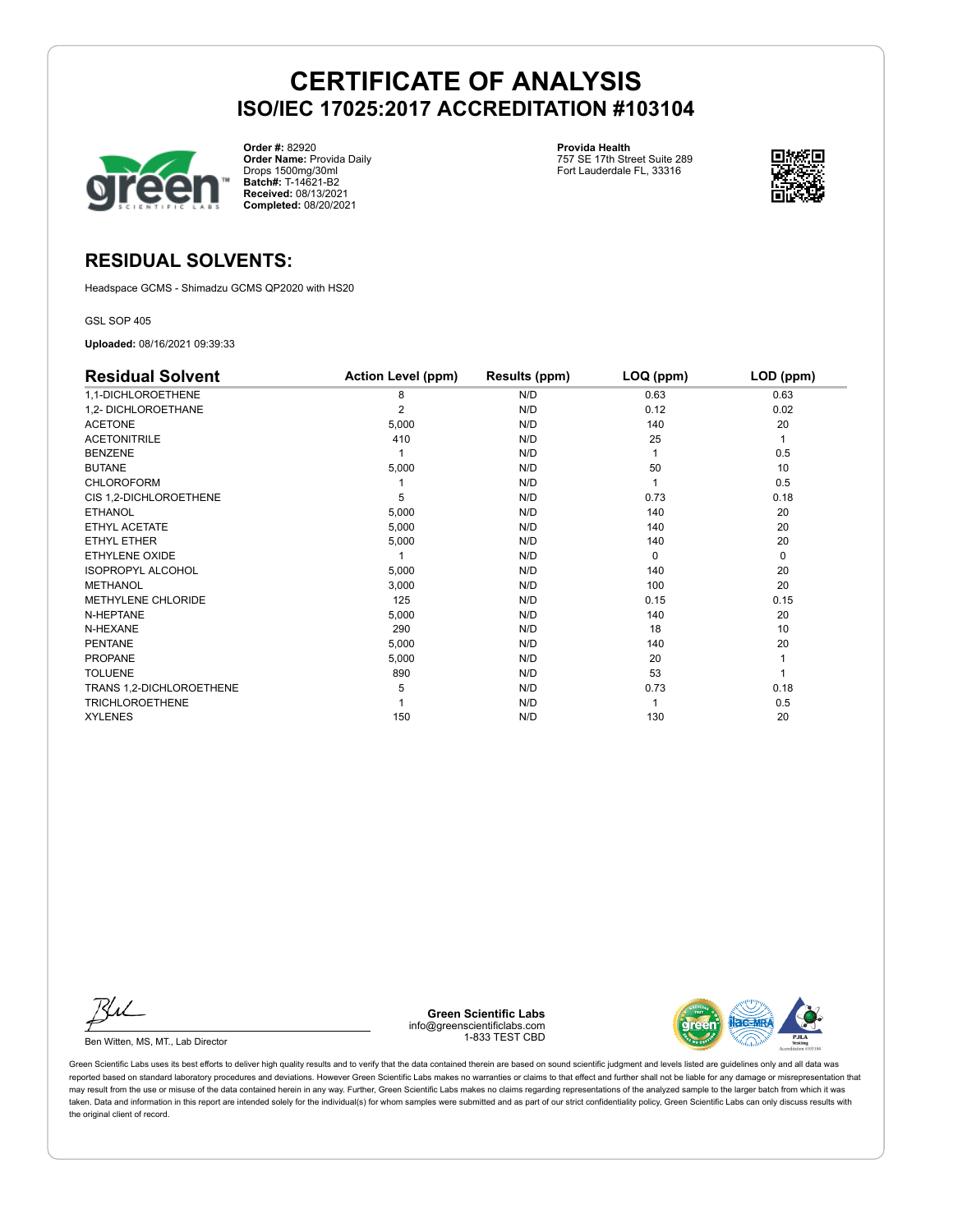

**Order #:** 82920 **Order Name:** Provida Daily Drops 1500mg/30ml **Batch#:** T-14621-B2 **Received:** 08/13/2021 **Completed:** 08/20/2021

**Provida Health** 757 SE 17th Street Suite 289 Fort Lauderdale FL, 33316

**Microbial Analysis** GSL SOP 406 **Uploaded:** 08/16/2021 23:24:06



# **Microbial Analysis:**

PCR - Agilent AriaMX

### **MICROBIAL ANALYSIS:**

PCR - Agilent AriaMX

| <b>Test</b>            | <b>SOP</b> | <b>Test Method</b> | <b>Device Used</b> | <b>LOD</b>                          | Allowable<br>Criteria         | <b>Actual Result Pass/Fail</b> |             |
|------------------------|------------|--------------------|--------------------|-------------------------------------|-------------------------------|--------------------------------|-------------|
| TOTAL YEAST AND MOLD   | 406.01     | USP 61/62+         | <b>ARIAMX PCR</b>  | CFU/G BY<br><b>SAMPLE</b><br>TYPE** | 1.000 CFU/G                   | NOT DETECTED                   | <b>PASS</b> |
| LISTERIA MONOCYTOGENES | 406.01     |                    | <b>ARIAMX PCR</b>  | 2 COPIES OF<br><b>DNA</b>           | PRESENCE/ABSENT NOT DETECTED  |                                | <b>PASS</b> |
| STEC E. COLI*          | 406.01     | USP 61/62+         | <b>ARIAMX PCR</b>  | 1 CFU/G**                           | DETECT/NOT<br><b>DETECTED</b> | NOT DETECTED                   | <b>PASS</b> |
| PATHOGENIC E. COLI     | 406.01     | USP 61/62+         | <b>ARIAMX PCR</b>  | 1 CFU/G**                           | DETECT/NOT<br><b>DETECTED</b> | NOT DETECTED                   | <b>PASS</b> |
| SALMONELLA*            | 406.01     | USP 61/62+         | <b>ARIAMX PCR</b>  | 1 CFU/G**                           | DETECT/NOT<br><b>DETECTED</b> | NOT DETECTED                   | <b>PASS</b> |

† USP 61 (enumeration of bacteria TAC, TYM, and ENT/Coliform), USP 62 (identifying specific species E.coli Aspergillus etc)

\* STEC and Salmonella run as Multiplex

\*\* CFU/g Calculation based on MIP/Extract matrix

\*\*\* Flavus = 2 Copies of DNA / Fumigatis = 2 Copies of DNA Niger = 20 Copies of DNA / Terrus = 10 copies of DNA

Ku

Ben Witten, MS, MT., Lab Director

**Green Scientific Labs** info@greenscientificlabs.com 1-833 TEST CBD